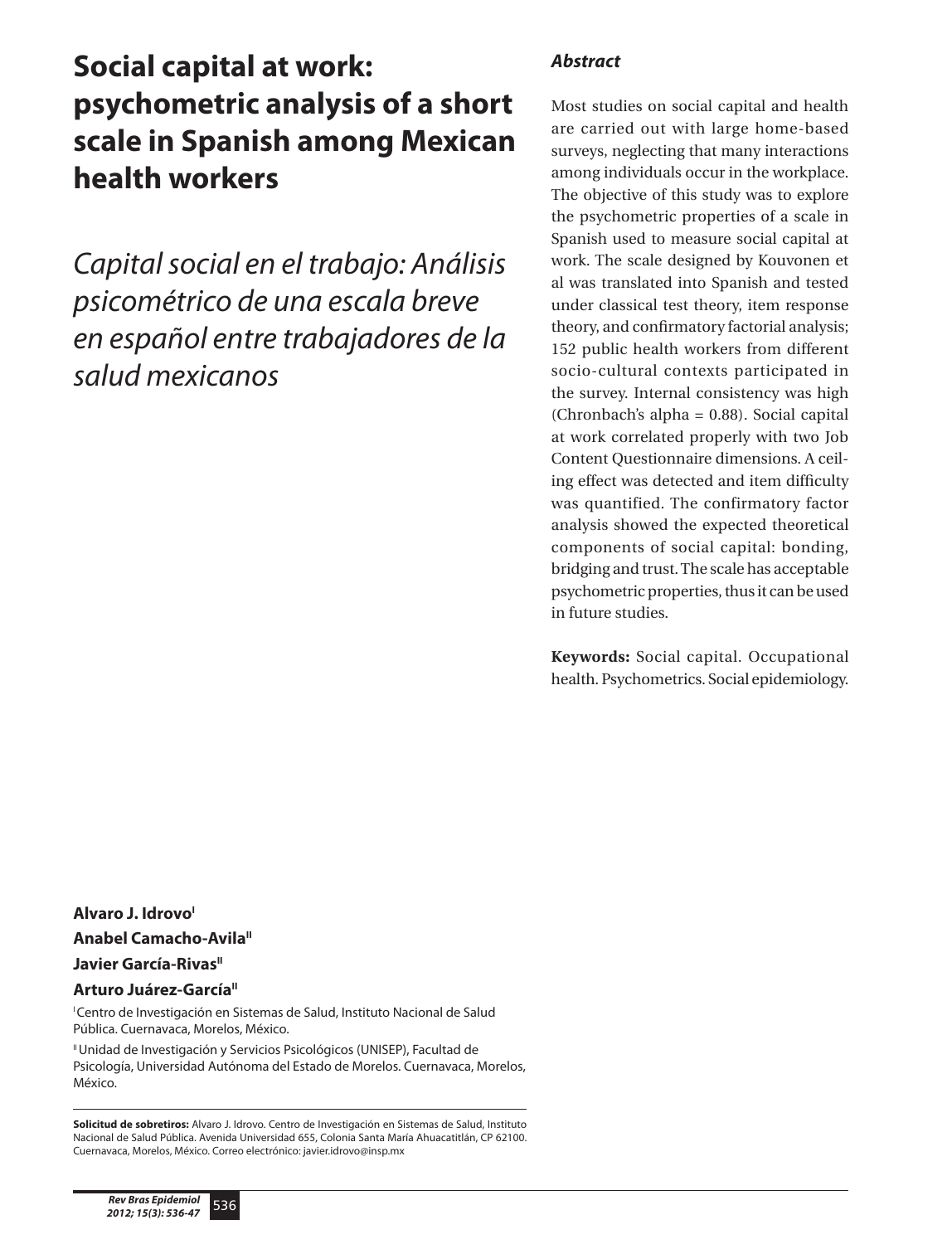### *Resumen*

#### **Introduction**

La mayoría de estudios sobre capital social y salud se realizan con grandes encuestas en hogares, olvidando que muchas interacciones entre los individuos ocurren en el ambiente laboral. Este estudio tuvo como objetivo evaluar las propiedades psicométricas de una escala en español para la medición del capital social en el trabajo. La escala de Kouvonen y colaboradores fue traducida al español y evaluada mediante la teoría clásica de las pruebas, la teoría de respuesta a los ítems y análisis factorial confirmatorio. Participaron 152 trabajadores de la salud mexicanos de diferentes contextos socioculturales. La consistencia interna fue alta (alfa de Cronbach= 0.88). El capital social en el trabajo se correlacionó adecuadamente con dos dimensiones del Cuestionario de Contenido del Trabajo. Se detectó un efecto techo y se cuantificó la dificultad de los ítems. El análisis factorial confirmatorio mostró los componentes teóricamente esperados de vinculación, puente y confianza del capital social en el trabajo. La escala tuvo un aceptable comportamiento psicométrico, por lo que podrá ser utilizada en futuros estudios.

**Palabras clave:** Capital social. Salud ocupacional. Psicometría. Epidemiología social.

Social capital is considered an important determinant of individual and population health<sup>1</sup>. Although there are several definitions of social capital, the most commonly used in public health is Robert Putnam's one. He uses the concept to refer to features of social organization which promote or improve the acquisition of skills, agreements, trust and networks that facilitate social functioning to achieve common goals<sup>2</sup>. This definition has allowed quantitative approximations given that it can be related to indicators such as the level of trust, perceived reciprocity and the density of membership to civic associations<sup>3</sup>. Other definitions such as James Coleman and Pierre Bourdieu´s tend not to be used in epidemiology since their approaches are more extensive and difficult empirical operationalization. The first defines social capital in terms of its role in the facilitation of individual or group action, while the latter emphasizes the fungible nature of social capital within the political economy<sup>4</sup>.

Evidence from political sciences indicates that communities with greater cohesion, by having greater participation by civil society, tend to be more efficient in its operation, creative in political initiatives, more successful in the implementation of policies, and less corrupt<sup>2</sup>. The same review by Kawachi & Berkman also reports observations from criminology that support this type of evidence, by stating that societies with higher levels of organization tend to have less crime and fewer suicides. Other studies have shown fewer behavioral problems among minors and better economic and labor development in societies with greater social capital<sup>2</sup>.

The vast majority of studies conducted in developed countries suggest that social capital is part of the causal mechanism whereby acts the income inequality on health ("income inequality hypothesis")<sup>5</sup>; however, there is evidence that this does not occur in other countries with lower level of economic development<sup>6,7</sup>. In Latin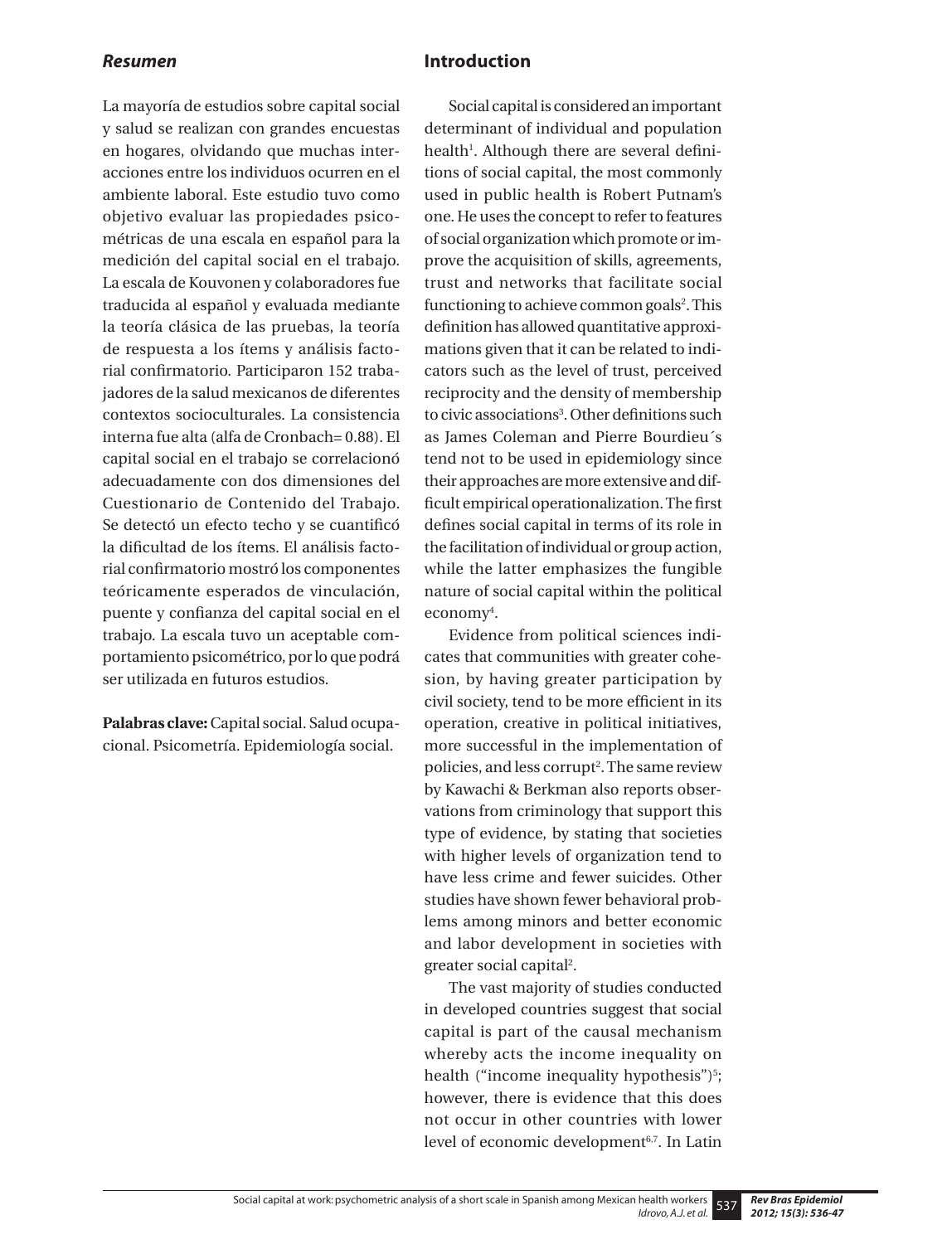America and the Caribbean, studies on the subject are still scarce and tend to repeat the same findings observed in other developed countries<sup>8</sup>. Perhaps the most relevant exception are the contrary effects described in the studies where it seems to have a "perverse" connotation<sup>9-11</sup>; in other words, with harmful effects on health.

Most epidemiological studies on social capital have been carried out with general population using large-scale surveys<sup>1,8</sup>. This has disregarded that much of the interactions of individuals occur in working environments, which is why it is highly relevant to assess social capital at work; in these contexts, important interactions take place between peers and between leaders and subordinates, which may reflect the general organization of society as a whole<sup>12</sup>. In addition, the notion of social capital, recently has received greater attention as a possible explanation to the disparities in health and its social gradient<sup>13</sup>.

A breakthrough in this topic was the development in Finland of a short scale to measure social capital at work<sup>14</sup>. This scale has the prospect of an inequality perspective of the efficacy of social capital; with only eight items (table 1), it seeks to explore whether people feel respected, valued and treated with equality at work. Theoretically, the scale incorporates cognitive (items 3, 5 and 8) and structural components of social capital (items 1, 2, 4, 6 and 7), it also incorporates the linking social capital (items 3, 4 and 5), the bridging or relational social capital (items 6 and 7) and the bonding social capital (items  $1, 2$  and  $8$ )<sup>14</sup>. The cognitive component makes reference to perceptions of support, reciprocity, exchange and confidence, while the structural refers to the extent and intensity of the links. Another classification identifies union social capital in relations among individuals of the same social group, while it includes the bridging social capital to refer to connections between people from different social groups $14$ .

These dimensions represent the core axes of social capital in the labor context,

and therefore the most representative indicators for its assessment, regardless of other cultural, occupational or geographical aspects $14$ . It is important to note that the measurement of social capital in epidemiological studies tends to be one-dimensional and based on relationships of trust and respect $15,16$ , so this proposal incorporates the key elements for an adequate measurement of social capital.

An initial assessment of the scale, based on the classical test theory, was performed with the answers given by Finnish workers in the public sector. The evaluation included validation of appearance by an expert; internal consistency analysis; correlations between items and the total score; convergence validity with procedural justice (Moorman's scale)<sup>17</sup>, effort-reward imbalance (Siegrist's *Effort-Reward Imbalance scale*)18, and Job control (Karasek's *Job Content Questionnaire*)19, and divergence validity with anxiety traits (*Trait Anxiety Inventory*)<sup>20</sup>, and the magnitude of changes at work (single question with values of one to seven, interpreted as larger and more significant changes). The psychometric results obtained during this analysis were satisfactory<sup>14</sup>.

The few studies on social capital at work and health consistently show a positive effect, although it should be noted that they all have been in countries with significant differences in comparison with Latin America. For example, an ecological study in Russia used the quality of relationships at work as an indicator of social capital. This allowed identifying a relationship between social capital and life expectancy and mortality<sup>21</sup>. Other data of the Saskatchewan working population in Canada show that those who frequently socialized with coworkers tend to have better health, compared with those who do not socialize<sup>22</sup>; something similar was reported by Lindström et al. with Swedish workers. They used participation in trade union meetings or study in labor circles as indicators of social capital<sup>23</sup>.

In a multilevel analysis, it could be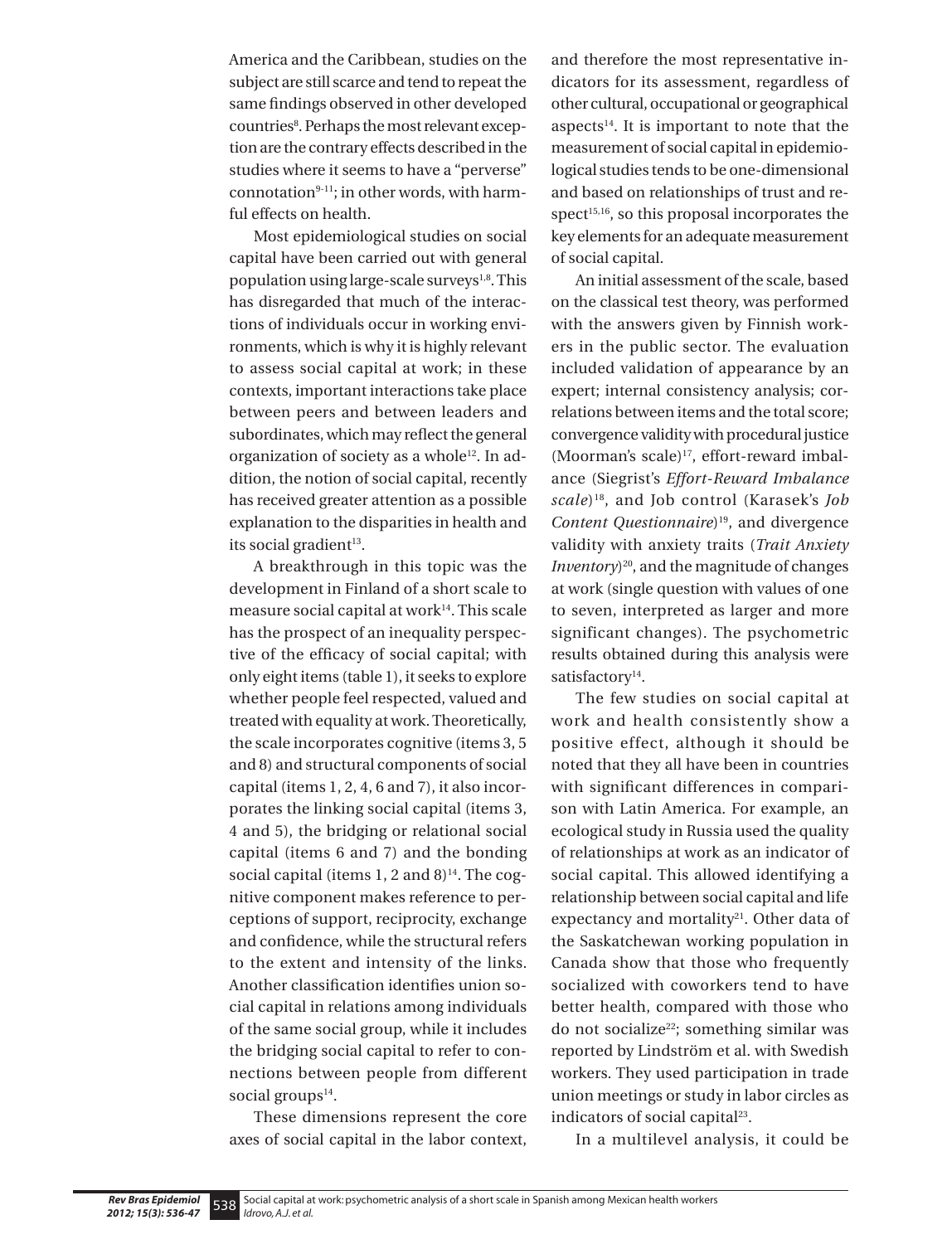shown that Finnish employees working in places with low social capital tend to have more health problems, in contrast with those who work in companies with high social capital24. Also in Finland, Liukkonen et al. demonstrated that better self-reported health and less psychological distress occur among workers who have a contract with job security and confidence in the support of co-workers<sup>25</sup>. More recently, Suzuki et al. measured social capital at work, through trust and reciprocity, in 1800 workers in 60 Japanese companies. Then, through a multi-level analysis, they explored the effect of these indicators on the individual and enterprise. It was found that only the level of corporate mistrust is associated with a greater likelihood of individual smoking26.

All these studies used different ways to measure social capital, which is a common trait in investigations on the subject<sup>27</sup>. However, the need for a uniform vision of the construct and its measurement remains an area of opportunity. One advantage of Kouvonen´s model and scale is the fact that it incorporates the most important dimensions of social capital in only a few items, and that regardless of culture they can be considered universal dimensions, which led to the use of this scale in Latin American populations. In this way, and given the need for standardized ways to measure social capital, the objective of this work was to evaluate the psychometric properties of a brief measurement scale of social capital at work. This seeks to contribute to the achievement of a standard measure that allows future studies to explore on key indicators of the level of social capital present in the workplace.

The psychometric testing of the scale is part of a study on work characteristics of the health services context and its impact on population health. In this context, it is assumed that social capital and organizational characteristics are positively associated with organizational performance, workers' health, and consequently the health of individuals who receive their services<sup>28-30</sup>.

#### **Materials and methods**

*Participants in the study.* The study was performed in the municipalities of Guachochi (Chihuahua), Jojutla (Morelos) and Tizimín (Yucatán), all in the Mexican Republic, which were selected to incorporate the inherent variability between the North, Center and South of Mexico. In each of these locations, workers in the state health services or the Institute of social security and social services for workers of the state were invited to participate. To collect the data, managers were first contacted to explain the study in detail. Meetings were then held with workers with the same objective, emphasizing that their participation would be voluntary, anonymous, and without labor implications for those who decide to answer the questionnaire or not. Informed consent with signature from each participant was obtained. This study was approved by the Ethics Committee of the National Institute of Public Health in Mexico.

*Construction of the scale in Spanish.*  Based on the original scale, an initial translation into Spanish was done, and then back-translated into English to verify that the content of the original scale was maintained31. Pilot tests were conducted with 22 health professionals. This allowed modifying sentences to make them understandable for individuals from the three participating regions. The original and final items in English and Spanish, respectively, are found in table 1.

*Assessment psychometric.* Guidelines of the classical theory of test, confirmatory factor analysis and item response theory were followed in order to elucidate the psychometric properties of the scale. Classical theory considers that the scores obtained by individuals have a component that reflects the magnitude of the construct measured and an error component. Additionally, it assumes that the true score corresponds to the mathematical expectation of the empirical score, that the value of the real score of an individual is independent of the score error,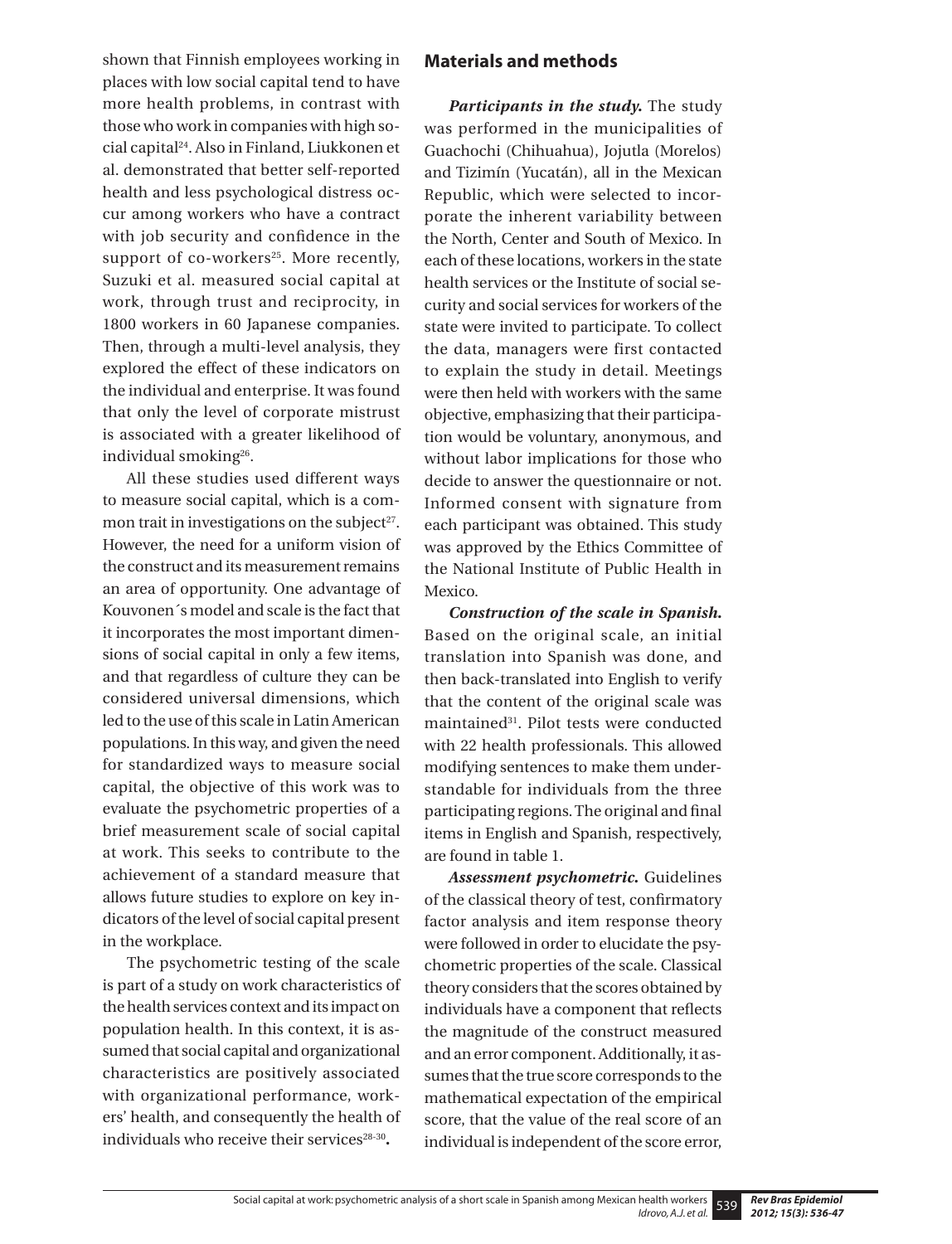and that the errors of measurement in a test are independent of errors in other tests<sup>32</sup>.

Firstly, an exploratory factor analysis with the eight items was conducted, seeking to identify the latent variables not observed and the structure foundation of the construct<sup>33</sup>; in order to do this, an *apriori* criterion was established to consider that a factor was relevant if it presented a proportional contribution exceeding 5%. Then Cronbach's internal consistency was assessed. We explored the concurrent validity through Spearman correlations among the scores obtained in the scale and the dimensions of supervisor/boss social support and co-workers social support from the job content questionnaire  $(JCQ)^{29}$ , in its version validated for Mexico<sup>34,35</sup>. This is one of the few validated scales in Mexico related to the construct at issue. Analyses were done with the statistical program Stata 11 (Stata Corporation, College Station, Texas).

Given that the classical theory does not allow the comparison of a same construct scores obtained with different instruments,

and the inability to identify differences in the difficulty of items and the skill of those who respond, among other limitations, we carried out a follow-up assessment with some elements of the item response theory. With this analysis, the difficulty of each item in relation to the ability of people can evaluated. This facilitates the obtaining of total scores and incorporating these features on a linear scale36. Moreover, among other advantages, it can express parameters of items and people in the same units, which allows to identify the items that an individual can resolve with greater or lesser difficulty; it facilitates proper assessment even when there is missing data, estimates the accuracy of measurement, and detects data that do not conform to the model and outliers.From this approach, an efficient item must follow a logistic curve in a manner that should only be properly answered by individuals who possess the skills required by the cognitive demands intended to be measured<sup>36</sup>.

Since on a Likert scale, as the one evaluated here, a total score of the construct is

**Table 1** *–* Items of the original social capital scale in English and the assessed version in Spanish.

*Tabla 1 – Ítems de la escala de capital social en el trabajo original, en inglés, y de la versión evaluada en español.*

| Item | Original version*                                                                                         | Versión en español                                                                                    |
|------|-----------------------------------------------------------------------------------------------------------|-------------------------------------------------------------------------------------------------------|
| c1   | Our supervisor treats us with kindness and<br>consideration                                               | Nuestro jefe nos trata con amabilidad y consideración                                                 |
| c2   | Our supervisor shows concern for our rights as an<br>employee                                             | Nuestro jefe se preocupa por nuestros derechos como<br>empleados                                      |
| c3   | We have a 'we are together' attitude.                                                                     | Los que trabajamos aquí tenemos una actitud de<br>"trabajar siempre en equipo"                        |
| c4   | People keep each other informed about work-related<br>issues in the work unit                             | La gente que trabaja aquí mantiene informados a los<br>demás de los temas relacionados con el trabajo |
| c5   | People feel understood and accepted by each other                                                         | La gente que trabaja aquí siente que es entendida y<br>aceptada por los demás                         |
| c6   | Do members of the work unit build on each other's<br>ideas in order to achieve the best possible outcome? | ¿La gente que trabaja aquí usa las ideas de los demás<br>para lograr el mejor resultado posible?      |
| c7   | We can trust our supervisor                                                                               | Podemos confiar en nuestro jefe                                                                       |
| c8   | People in the work unit cooperate in order to help<br>develop and apply new ideas                         | La gente que trabaja aquí coopera con el fin de ayudar<br>a desarrollar y aplicar nuevas ideas        |

\* Tomado de Kouvonen *et al,* 200612. Los primeros siete ítems están construidos como escala Likert donde 1 = desacuerdo total (*fully disagree*), indicando bajo nivel de capital social, y 5 = completo acuerdo (*fully agree*); indicando alto nivel de capital social. El último ítem tuvo como opciones de respuesta 1= muy poco (*very little*) y 5 = mucho (*very much*), teniendo la misma interpretación de los anteriores.

*\* From Kouvonen et al, 200612. The first seven items are on a Likert scale in which 1 = fully disagree, indicating low level of social capital, and 5 = fully agree, indicating high level of social capital. The response set for the last item was 1 = very little and 5 =very much, with the same interpretation above.*

540 *Rev Bras Epidemiol 2012; 15(3): 536-47*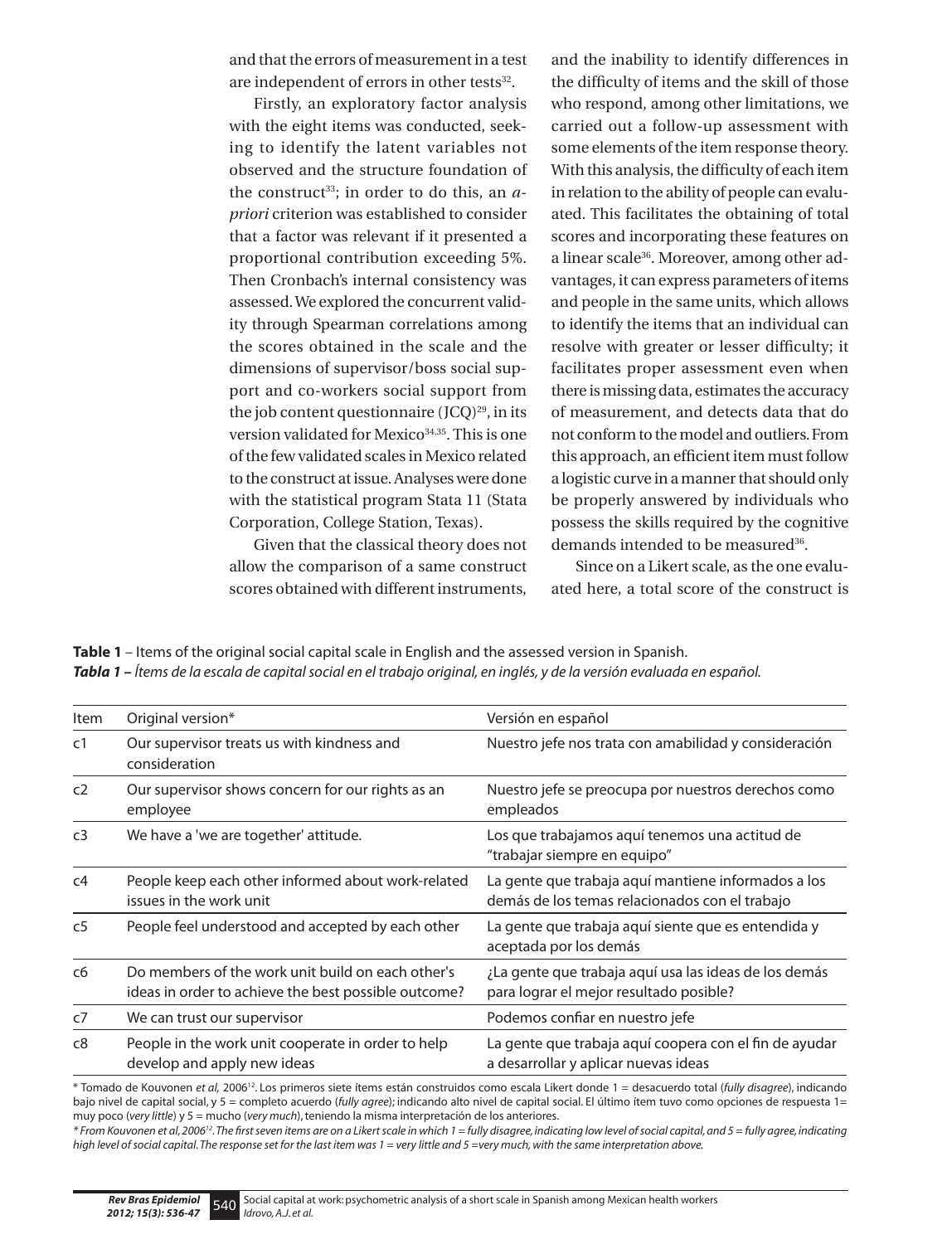obtained by the sum of the scores obtained in each item, an initial exploration was carried out with data from all workers using the Partial Credit Model<sup>37</sup>. Under this model, the distances between the categories within the items are not assumed as uniform. Data adjustment with the model was then estimated with statistics of internal and external adjustment of workers and items, thus identifying outliers that did not conform to the model. The quality of the instrument was determined with criteria suggested by Fisher<sup>38</sup>. Curve characteristics of each of the items were estimated. This allows looking at the relationship between the candidates' level of skills and the probability of correct answer to each item. All these analyses were undertaken with Winsteps  $\mathbb{B}^{39}$ .

Lastly, taking into consideration the information obtained in the previous analyses and conceptual foundations of Kouvonen et al.'s scale, confirmatory factorial analyses were done. This technique has shown its value to validate new questionnaires and adaptations of questionnaires developed in other languages or implemented in populations with different cultures<sup>40</sup>. The first model was made for the single factor model (model 1) according to what was obtained in the exploratory analysis; model 2 explored two factors (structural and cognitive components of social capital) following the theoretical concepts referred by Kouvonen et al<sup>14</sup>. Finally, a three factor model was assessed (linking, bridging and bonding components of social capital). Schumacker & Lomax and Hair et al.'sindexes and recommended values were used for the evaluation of adjustment<sup>41,42</sup>. These analyses were done with use of the AMOS 4.01 program<sup>43</sup>.

#### **Results**

Information was obtained from 152 health workers, most of them were women (62.8%), with ages between 16 and 60 years (median = 34). The main activities of the participants were nursing (38.16%), administrative (28.95%) and medicine (15.79%). Scores according to their occupation can be seen

in Figure 1, where the similarity of scores is noticeable, however, with a tendency to be higher among doctors. During factor analysis it was noted that a single factor, with *eigenvalue* of 3.94, explained 94.13% of the variance. After a *varimax* rotation, it was observed that factor loading greater than 0.65 were those for items c3, c4, c5 and c7. After calculating the Kaiser-Meyer-Olkin measures of sampling adequacy, values exceeding 0.80 were obtained for each item and in overall, except for item c2 (0.78), which can be considered as "appropriate"<sup>44</sup>. A Cronbach's alpha of 0.88 showed that all items have the same direction and a high internal consistency.

Table 2 shows Spearman correlations with their respective 95% confidence intervals between scores on the scale and dimensions of the JCQ. Social capital at work positively correlated with the two dimensions of the JCQ that evaluate the level of support provided by the boss (*rho* 0.66, *p <*0.01) and co-workers (*rho* 0.54, *p <*0.01). The other dimensions showed several positive correlations, as expected theoretically, but not with the same magnitude. These findings suggest that there is a single construct that can be called social capital at work, with an acceptable concurrent validity.

Item difficulty was quantified by means of logit, obtained by multiplying the response odds ratios to each item of the natural log. Thus it was observed that the easiest item was c1 (- 0.51); followed in increasing order by items c2 (- 0.32), c8 (- 0.11), c4 (- 0.02), c7 (0.11), c3 (0.19), c5 (0.28), and c6 (0.37). This is summarized in table 3. In the Wright map, it was evident that workers have a much greater dispersion in skill to respond, in comparison with the items (figure not shown). The three easiest items were those part of the trust relationships component. In the same table, it can be seen that the internal (infit) and external (outfit) adjustment statistics show values between 0.8 and 1.3, which is evidence of an appropriate adjustment.

Finally, table 4 shows the adjustment indexes for the one-, two- and three-factor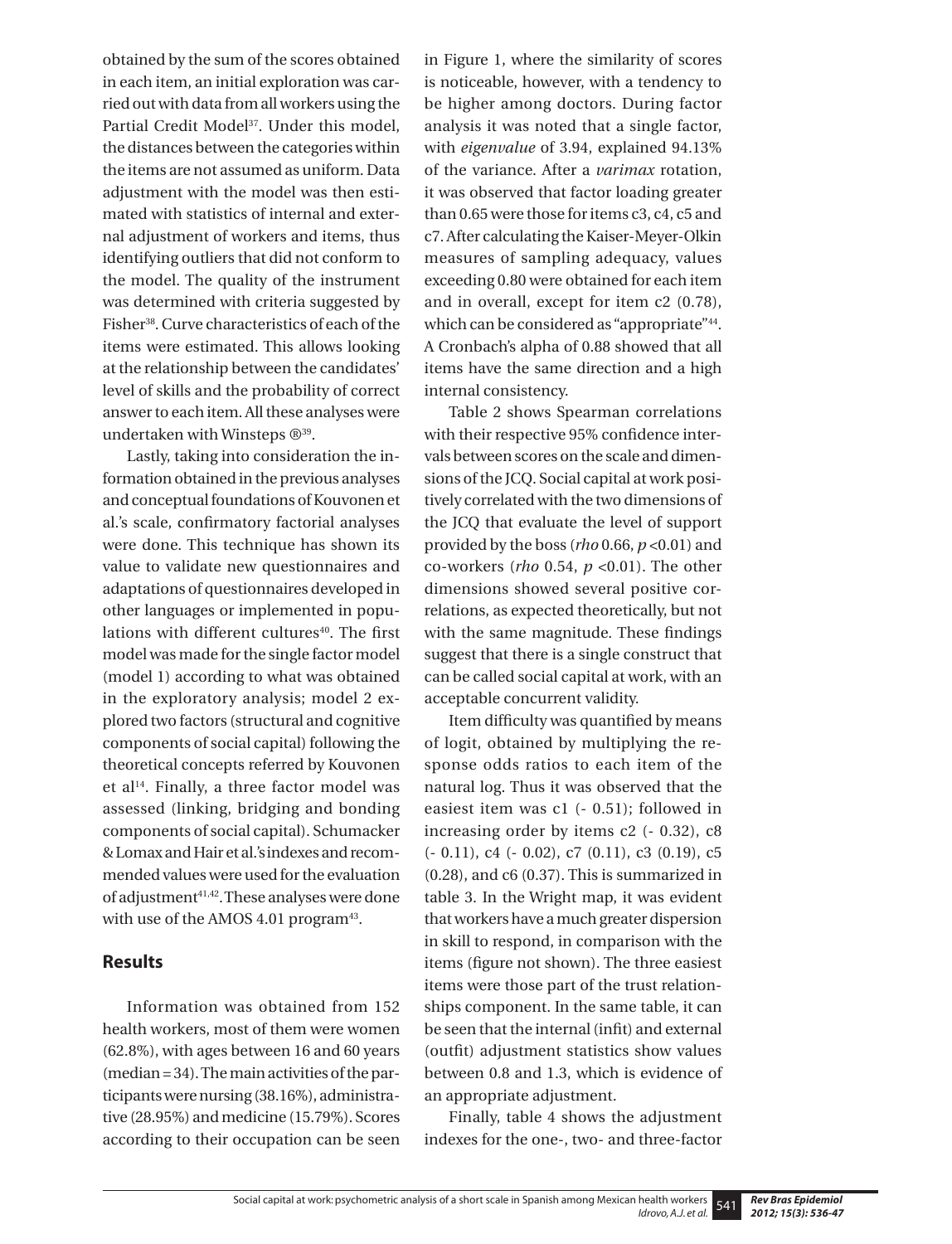

**Figure 1** *–* Levels of social capital observed in the different participating occupational groups of the study.

*Figura 1 – Niveles de capital social observados en los diferentes grupos ocupacionales participantes en el estudio.* 

models, using confirmatory factor analysis. The indexes were satisfactory in the threefactor model (Figure 2), except for the evaluation using the *x 2* test, which could have been due to sample size<sup>45</sup>.

# **Discussion**

This study presents the results of several psychometric analyses on the Spanish version of Kouvonen et al.'s social capital

**Table 2** *–* Spearman coorelations and 95% confidence intervals between social capital at work scale and the social support dimensions (supervisor and coworkers) of the Job Content Questionnaire (JCQ).

*Tabla 2 – Correlaciones de Spearman e intervalos de confianza de 95% entre la escala de capital social en el trabajo y las dimensiones de apoyo social del jefe y apoyo social de los compañeros del Cuestionario de Contenido del Trabajo (JCQ).*

|                                     | Social capital at           | Questionnaire content of work (JCQ) |                                                                                |                         |                         |                             |   |  |
|-------------------------------------|-----------------------------|-------------------------------------|--------------------------------------------------------------------------------|-------------------------|-------------------------|-----------------------------|---|--|
|                                     | work                        |                                     | 2                                                                              | 3                       | 4                       | 5                           | 6 |  |
| 1. Supervisor<br>social support     | 0.66<br>$(0.56 - 0.74)$     |                                     |                                                                                |                         |                         |                             |   |  |
| 2 Co-worker<br>social support       | 0.54<br>$(0.39 - 0.63)$     | 0.37<br>$(0.17 - 0.47)$             |                                                                                |                         |                         |                             |   |  |
| 3 Skill discretion                  | 0.25<br>$(0.11 - 0.41)$     | 0.32<br>$(0.18 - 0.47)$             | 0.16<br>$(-0.01 - 0.31)$                                                       |                         |                         |                             |   |  |
| 4. Decision-<br>making<br>authority | 0.38<br>$(0.20 - 0.49)$     | 0.36<br>$(0.23 - 0.51)$             | 0.26<br>$(0.07 - 0.38)$                                                        | 0.53<br>$(0.39 - 0.63)$ |                         |                             |   |  |
| 5. Psychological<br>demands         | $-0.08$<br>$(-0.21 - 0.12)$ | $-0.16$                             | $-0.07$<br>$(-0.30 - 0.02)$ $(-0.22 - 0.10)$ $(-0.22 - 0.11)$ $(-0.29 - 0.03)$ | $-0.07$                 | $-0.13$                 | 1                           |   |  |
| 6. Job control                      | 0.38<br>$(0.21 - 0.50)$     | 0.39<br>$(0.24 - 0.52)$             | 0.25<br>$(0.06 - 0.37)$                                                        | 0.78<br>$(0.70 - 0.83)$ | 0.93<br>$(0.91 - 0.95)$ | $-0.11$<br>$(-0.27 - 0.06)$ |   |  |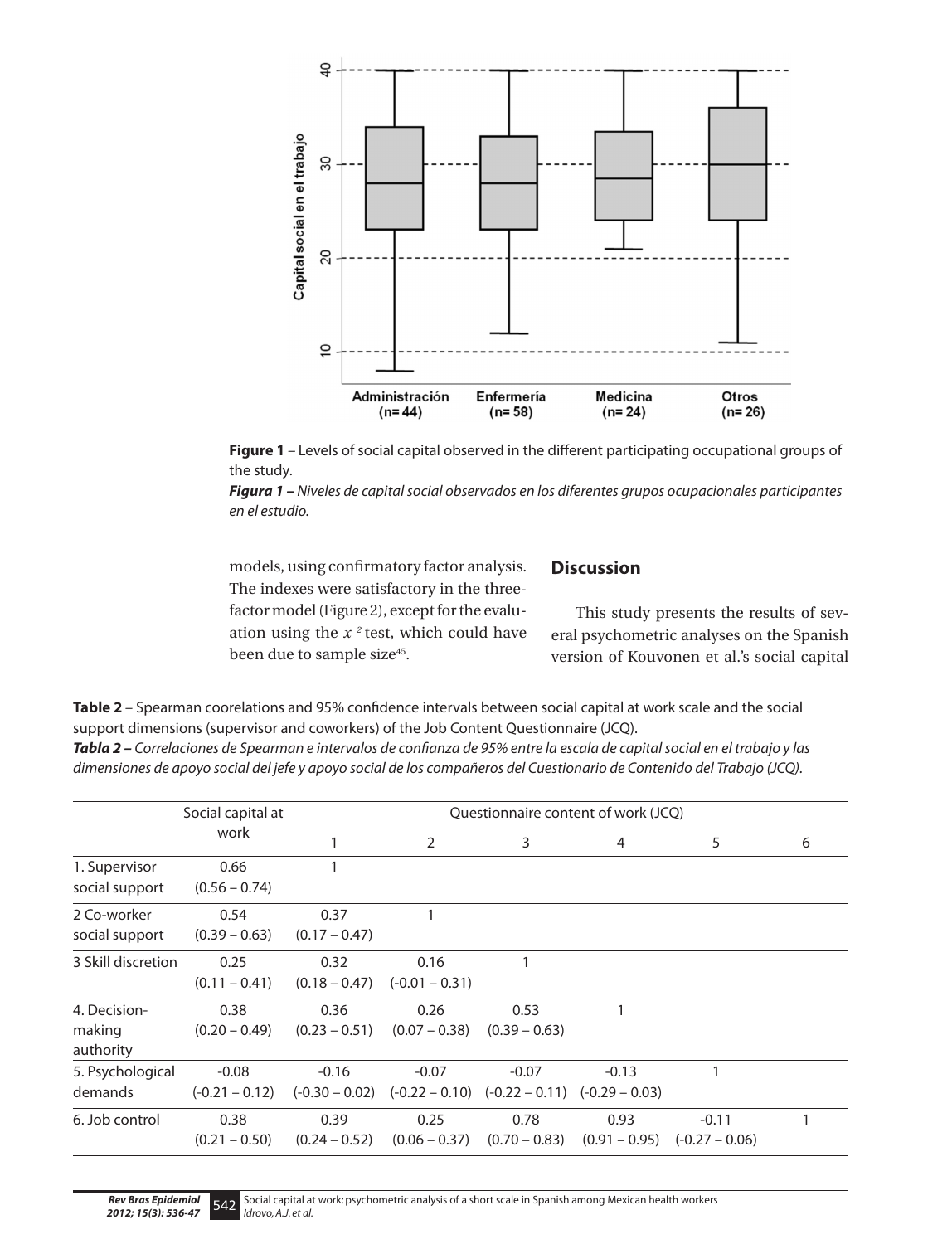at work scale. The findings showed a good performance of the scale in terms of classical theory. While globally acceptable performance was observed from the item response theory, it also allowed identifying some weaknesses in the scale. A ceiling-effect was evident in 8.55% of the participants, which exceeds the expected (a maximum of 5% to be "acceptable")38, and this thus suggests the need to have items that explore higher levels of social capital at work and/or that workers responses were biased.

A differential in the difficulty of items was also established, those related to trust (c1 and c2) being the easiest. While possible complementary items should seek the incorporation of cognitive, structural, linking, bridging and bonding, it is suggested that these latter ones are prioritized in terms of the construction of items of greater difficulty. This should be explored in greater depth as most of the epidemiological studies on social capital use measures based on this type of indicators. If this is repeated in other types of populations, it may be that the attempts to measure social capital have only partially explored its effects. Model 3 shows the presence of dimensions of linking, bridging and bonding of social capital with use of confirmatory factor analysis.

Some methodological issues must be considered to adequately interpret the validity of the results. The sample size can be considered small, however, this turns out to be sufficient for the Rasch analysis, where it is well known that even in samples with less than 150 individuals have more than 99% probability that the estimated value of the difficulty of the item is not further than  $\pm$  1 logit of its stable value<sup>46-49</sup>; something similar happens in the case of factor analysis, where good estimates can be obtained when high commonalities are present<sup>50</sup>, as seen in this study. In the case of confirmatory factor analysis, it is important to remember that only the Tucker-Lewis index is independent of sample size<sup>51</sup>, and good a index was obtained in this analysis. While acknowledging that a larger sample would have allowed a more detailed assessment, all the findings suggest that the sample size was sufficient to have a global scale psychometric assessment.

The results of this study support the conclusion that we can rely on a short Spanish scale which includes the components of linking, bridging and bonding, with acceptable psychometric properties to measure social capital at work in contexts where expected levels are not too high, or

**Table 3** – Distribution of answers obtained for each ítem, factorial loads and indicators of adjustment of the social capital at work scale to the Rasch model ( $n = 152$ ).

*Tabla 3 – Distribución de las respuestas obtenidas para cada uno de los ítems, cargas factoriales e indicadores de ajuste al modelo Rasch de la escala de capital social en el trabajo (n = 152).*

|                | Answers (%)    |    |    |                | Factor | Measure | Infit       | Outfit |        |
|----------------|----------------|----|----|----------------|--------|---------|-------------|--------|--------|
| Item           | 1              | 2  | 3  | $\overline{4}$ | 5      | loading | (logit)     | (MNSQ) | (MNSQ) |
| c1             | 6              | 6  | 22 | 17             | 49     | 0.28    | $-0.56$     | 0.89   | 0.86   |
| c2             | $\overline{7}$ | 10 | 21 | 18             | 43     | 0.21    | $-0.34$     | 1.03   | 1.25   |
| c3             | 11             | 13 | 34 | 14             | 29     | 0.65    | 0.17        | 1.10   | 1.13   |
| c4             | $\overline{4}$ | 11 | 41 | 22             | 21     | 0.68    | $\mathbf 0$ | 1.06   | 1.07   |
| c <sub>5</sub> | 9              | 7  | 38 | 26             | 20     | 0.69    | 0.30        | 0.84   | 0.85   |
| c6             | 11             | 9  | 41 | 18             | 22     | 0.53    | 0.40        | 1.22   | 1.21   |
| c7             | $\overline{7}$ | 12 | 38 | 17             | 26     | 0.68    | 0.14        | 0.93   | 0.91   |
| c8             | 9              | 3  | 30 | 22             | 35     | 0.34    | $-0.11$     | 0.85   | 0.77   |

Social capital at work: psychometric analysis of a short scale in Spanish among Mexican health workers *Idrovo, A.J. et al.*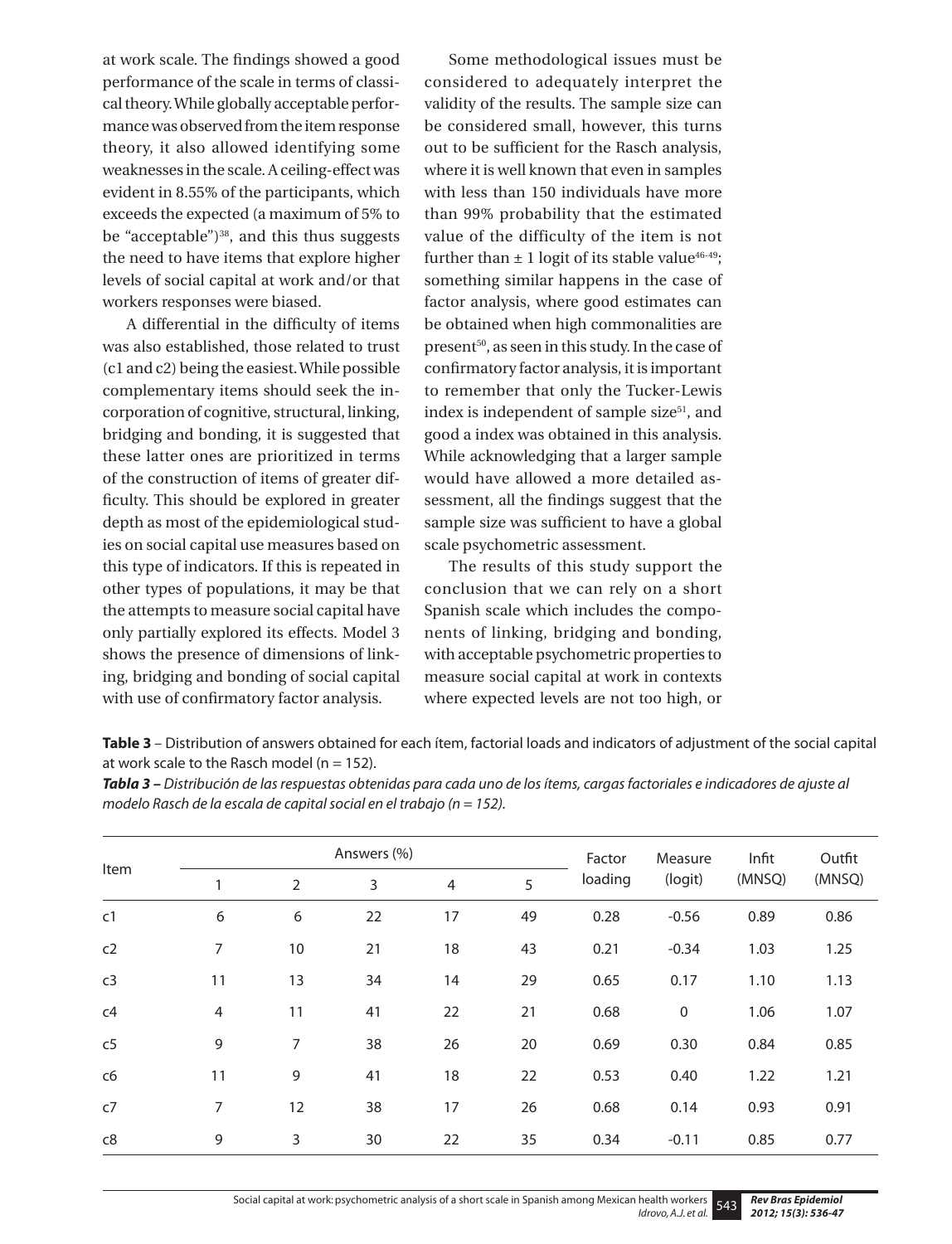**Table 4** *–* Comparison of fit indexes in the different models assessed by confirmatory factor analysis.

*Tabla 4 – Cuadro comparativo de índices de ajuste en los diferentes modelos evaluados mediante análisis factorial confirmatorio.*

| Indices       | Model 1 (single factor) | Model 2 (two factors) | Model 3 (three factors) |
|---------------|-------------------------|-----------------------|-------------------------|
| Valu $p, x^2$ | 0.000                   | Not estimable         | 0.030                   |
| GFI           | 0.788                   | 0.789                 | 0.959                   |
| <b>AGFI</b>   | 0.618                   | 0.600                 | 0.908                   |
| <b>NFI</b>    | 0.780                   | 0.788                 | 0.953                   |
| <b>RFI</b>    | 0.692                   | 0.687                 | 0.923                   |
| IFI           | 0.806                   | 0.812                 | 0.980                   |
| TLI           | 0.724                   | 0.719                 | 0.966                   |
| <b>CFI</b>    | 0.803                   | 0.809                 | 0.979                   |
| <b>RMSEA</b>  | 0.198                   | 0.201                 | 0.070                   |

\* GFI: *Goodness of Fit Index* (índice de bondad de ajuste); AGFI: *Adjusted Goodness of Fit Index* (índice de bondad de ajuste ajustado); NFI: *Normed Fit Index* (índice de ajuste normado); RFI: *Relative Fit Index* (índice de ajuste relativo); IFI: *Incremental Fit Index* (índice de ajuste incremental); TLI: *Tucker-Lewis Index* (índice de Tucker-Lewis); CFI: *Comparative Fit Index* (índice de ajuste comparado); RMSEA: *Root-Mean-Square Error of Approximation* (índice de error de aproximación cuadrático medio).





when aggregate indicators of a group are intended, for example through medians, means or standard deviations. For social epidemiology, organizational psychology, and occupational health, it is an important step to have an efficient and consistent measurement method based solidly on the theory. This was evaluated using elements of classical theory, confirmatory factor analysis and Rasch method. The cross-cultural

adaptation of this scale integrated elements of three complementary approaches that allow greater validity of the results of the analysis of the differential functioning of items<sup>40</sup>.

In conclusion, this scale may be used in future studies with similar populations to the ones studied here taking into account the aforementioned constraints. Experience in this study allows us to point out that when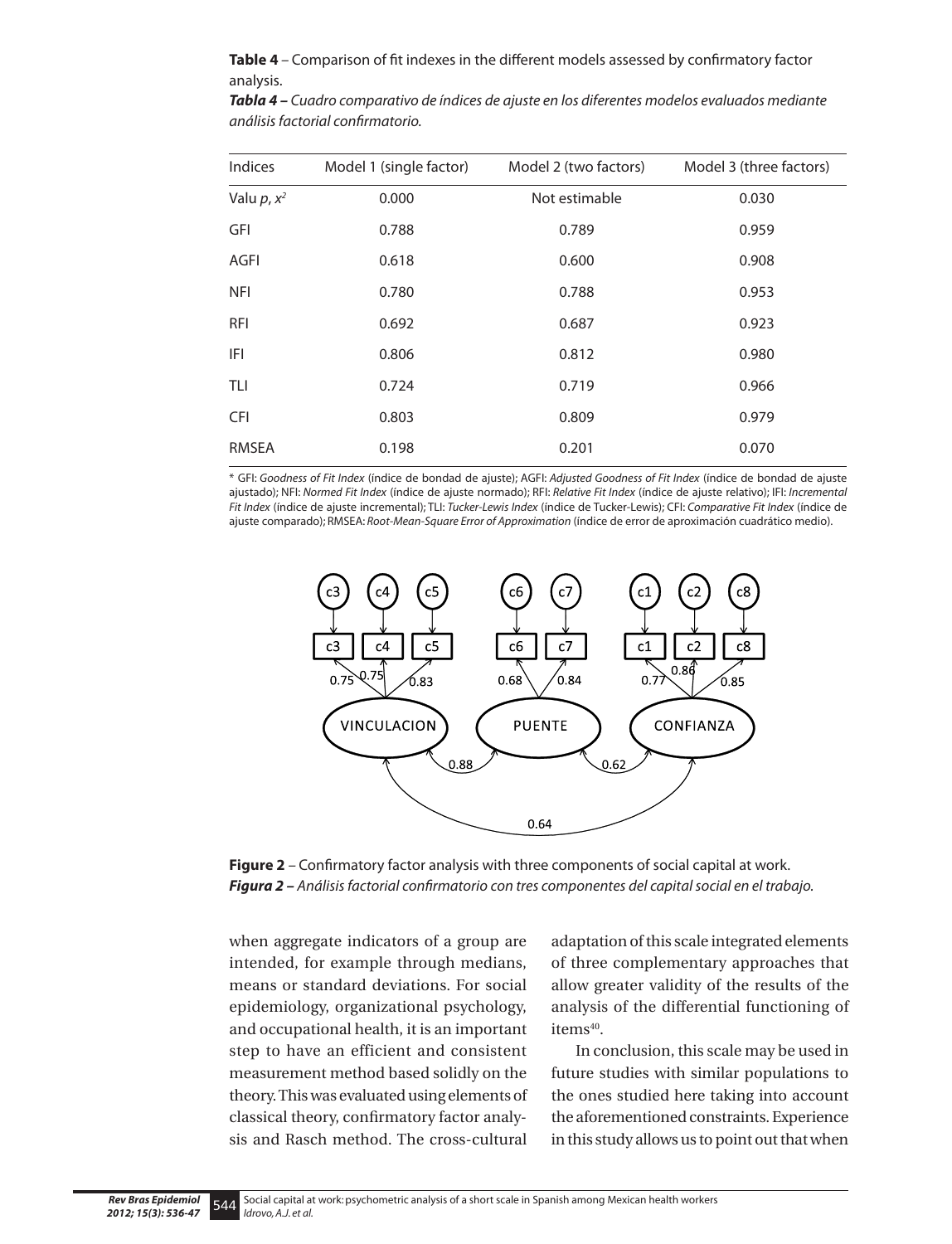there is a need to use an already-built-scale in a different population or population, it is insufficient to rely on classical test theory. It is advisable, and of low cost and simplicity, to make a more detailed explorations of the psychometric properties by incorporating elements of other psychometric approaches. The incorporation of the Rasch model and confirmatory factor analysis for the psychometric assessment of complex constructs in public health should become a regular practice, which will result in improving the validity of its findings. Having a scale to measure social capital at work,

with acceptable psychometric results, will allow research in Spanish-speaking countries on the subject to have greater validity of its findings.

### **Acknowledgements**

The authors wish to thank the directors of institutions and health workers that participated in the study. This study was sponsored by the National Council of Science and Technology - Conacyt, through Grant No. 87719 2008.

#### **References**

- 1. Pattussi MP, Moysés SJ, Junges JR, Sheiham A. Capital social e a agenda de pesquisa em epidemiologia. *Cad Saúde Pública* 2006; 22(8): 1525-46.
- 2. Kawachi I, Berkman L. Social cohesion, social capital, and health. En: Berkman L, Kawachi I (editores). Social epidemiology. New York: Oxford University Press; 2000: 174-190.
- 3. Putnam R. Making democracy work: civic traditions in modern Italy. Princeton, NJ: Princeton University Press; 1993.
- 4. Portes A. Social capital: its origins and applications in modern sociology. *Annu Rev Sociol* 1998; 24:1-24.
- 5. Gold R, Kennedy B, Connell F, Kawachi I. Teen births, income inequality, and social capital: developing an understanding of the causal pathway. *Health Place* 2002; 8(2): 77-83.
- 6. Coburn D. Beyond the income inequality hypothesis: class, neo-liberalism, and health inequalities. *Soc Sci Med* 2004; 58(1): 41-56.
- 7. Idrovo AJ, Ruiz-Rodríguez M, Manzano-Patiño A. Beyond the income inequality hypothesis and human health: a worldwide exploration. *Rev Saúde Pública* 2010; 44(4): 695-702.
- 8. Kripper CE, Sapag JC. Capital social y salud en América Latina y el Caribe: una revisión sistemática. *Rev Panam Salud Publica* 2009; 25(2): 162-70.
- 9. Rubio M. Perverse social capital--some evidence from Colombia. *J Econ Iss* 1997; 31(3): 805-16.
- 10. Idrovo AJ. Capital social, muertes violentas y mortalidad por cáncer en Colombia: una aproximación poblacional. *Rev Salud Pública (Bogotá)* 2006; 8(1): 38-51.
- 11. Hurtado D, Kawachi I, Sudarsky J. Social capital and self-rated health in Colombia: The good, the bad and the ugly. *Soc Sci Med* 2011;72(4):584-590.
- 12. Fernandez RM, Castilla EJ, Moore P. Social capital at work: networks and employment at a phone center. *Am J Sociol* 2000; 105(5): 1288-356.
- 13. Oksanen, T. Workplace social capital and employee health. Turku, Finland: University of Turku; 2009.
- 14. Kouvonen A, Kivimäki M, Vahtera J, Oksanen T, Elovainio M, Cox T, *et al.* Psychometric evaluation of a short measure of social capital at work. *BMC Public Health* 2006; 6: 251.
- 15. Moore S, Haines V, Hawe P, Shiell A. Lost in translation: a genealogy of the "social capital" concept in public health. *J Epidemiol Community Health* 2006; 60(8):729- 34.
- 16. Szreter S, Woolcock M. Health by association? Social capital, social theory, and the political economy of public health. *Int J Epidemiol* 2004; 33(4):650–67.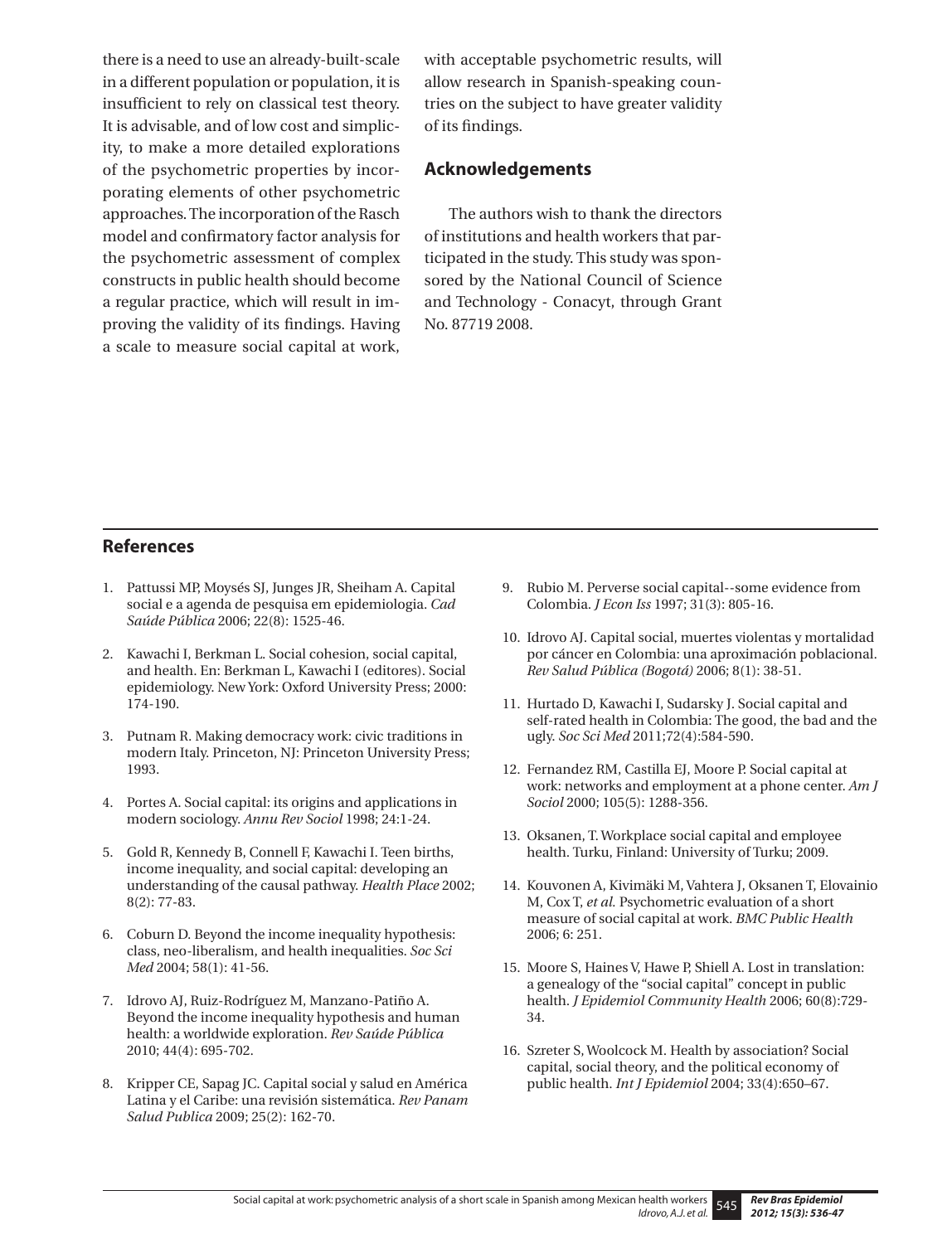- 17. Moorman RH. Relationship between organizational justice and organizational citizenship behaviors: Do fairness perceptions influence employee citizenship? *J Appl Psychol* 1991; 76(6): 845-55.
- 18. Siegrist J, Starke D, Chandola T, Godin I, Marmot M, Niedhammer I, Peter R. The measurement of effortreward imbalance at work: European comparisons. *Soc Sci Med* 2004; 58(8): 1483-99.
- 19. Karasek RA, Brisson C, Kawakami N, Houtman I, Bongers P, Amick B. The job content questionnaire (JCQ): an instrument for internationally comparative assessments of psychological job characteristics. *J Occup Health Psychol* 1998; 3(4): 322-55.
- 20. Spielberger CD, Gorsuch RL, Lushene R, Vagg PR, Jacobs GA. Manual for the State-Trait Anxiety Inventory (form Y) Palo Alto, CA: Consulting Psychologists Press Inc; 1983.
- 21. Kennedy BP, Kawachi I, Brainerd E. The role of social capital in the Russian mortality crisis. *World Development* 1998; 26(11): 2029-43.
- 22. Veenstra G. Social capital, SES and health: an individuallevel analysis. *Soc Sci Med* 2000; 50(5): 619-29.
- 23. Lindström M, The Malmö Shoulder-Neck Study Group. Psychosocial work conditions, social participation and social capital: A causal pathway investigated in a longitudinal study. *Soc Sci Med* 2006; 62(2): 280-91.
- 24. Oksanen T, Kouvonen A, Kivimäki M, Pentti J, Virtanen M, Linna A, *et al.* Social capital at work as a predictor of employee health: Multilevel evidence from work units in Finland. *Soc Sci Med* 2008; 66(3): 637-49.
- 25. Liukkonen V, Virtanen P, Kivimäki M, Pentti J, Vahtera J. Social capital in working life and the health of employees. *Soc Sci Med* 2004; 59(12): 2447-58.
- 26. Suzuki E, Fujiwara T, Takao S, Subramanian SV, Yamamoto E, Kawachi I. Multi-level, cross-sectional study of workplace social capital and smoking among Japanese employees. *BMC Public Health* 2010; 10: 489.
- 27. Narayan D, Cassidy MF. A dimensional approach to measuring social capital: development and validation of a social capital inventory. *Curr Sociol* 2001; 49(2): 59-105.
- 28. Davies H. Falling public trust in health services: implications for accountability. *J Health Serv Res Pol* 1999; 4(4):193-4.
- 29. Koeck C. Time for organisational development in healthcare organisations. *Br Med J* 1998; 317(7168):1267- 8.
- 30. Moss F, Garside P, Dawson S. Organisational change: the key to quality improvement. *Qual Health Care* 1998; 7(suppl): s1-2.
- 31. Brislin R. Back-translation for cross-cultural research. *J Cross Cult Psychol* 1970; 1(3):185-216.
- 32. Muñiz J. Classical test models. En: Everitt BS, Howell DC (eds.). Encyclopedia of statistics in behavioral science Vol. 1. Chichester: John Wiley and Sons; 2005: 278-82.
- 33. Widaman KF. Common factor analysis versus principal component analysis: Differential bias in representing model parameters? *Multiv Behav Res* 1993; 28(3): 263- 311.
- 34. Cedillo L. Estudio de los factores psicosociales laborales entre trabajadoras de la industria maquiladora de exportación en Sonora México. En: Juárez-García A, Ramírez JA (editores). Estrés Psicosocial del trabajo: dónde y quiénes estamos en México. Compartiendo experiencias con investigadores norteamericanos. México: FES Iztacala UNAM; 2005.
- 35. Juárez-García A. Factores psicosociales y personalidad en relación a la salud laboral: desarrollo de un modelo (Tesis). México: Facultad de Psicología UNAM, 2005.
- 36. Bond TG, Fox CM. Applying the Rasch model: Fundamental measurement in the human sciences. Mahwah, NJ, LEA; 2001.
- 37. Masters GN. A Rasch model for partial credit scoring. *Psychometrika* 1982; 47(2): 149-74.
- 38. Fisher WP. Rating scale instrument quality criteria. *Rasch Measure Transac* 2007; 21:1095.
- 39. Linacre JM. WINSTEPS® Rasch measurement computer program. Beaverton, Oregon: Winsteps.com; 2009.
- 40. Tomás-Marco I, González-Romá V, Gómez Benito J. Teoría de respuesta al ítem y análisis factorial confirmatorio: dos métodos para analizar la equivalencia psicométrica en la traducción de cuestionarios. *Psicothema* 2000; 12(Supl. 2): 540-4.
- 41. Schumacker RE, Lomax RG. A beginner´s guide to structural equation modeling. New York: Psychology Press; 2004.
- 42. Hair JF, Anderson RE, Tatham RL, Black WC. Análisis multivariante. Madrid, España: Prentice Hall; 1999.
- 43. Arbuckle JL. AMOS (Version 4.01) Chicago: SmallWaters Corp; 1994.
- 44. Kaiser HF. An index of factor simplicity. *Psychometrika* 1974; 39(1): 31-6.
- 45. Kenny DA, McCoach DB. Effect of the number of variables on measures of fit in structural equation modeling. *Struct Equat Model* 2003; 10(3): 333-51.
- 46. Linacre JM. Sample size and item calibration stability. *Rasch Measure Transac* 1994; 7(4): 328.
- 47. Wright BD, Tennant A. Sample size again. *Rasch Measure Transac* 1996; 9(4): 468.
- 48. Draxler C. Sample size determination for Rasch model tests. *Psychometrika* 2010; 75(4): 708-24.